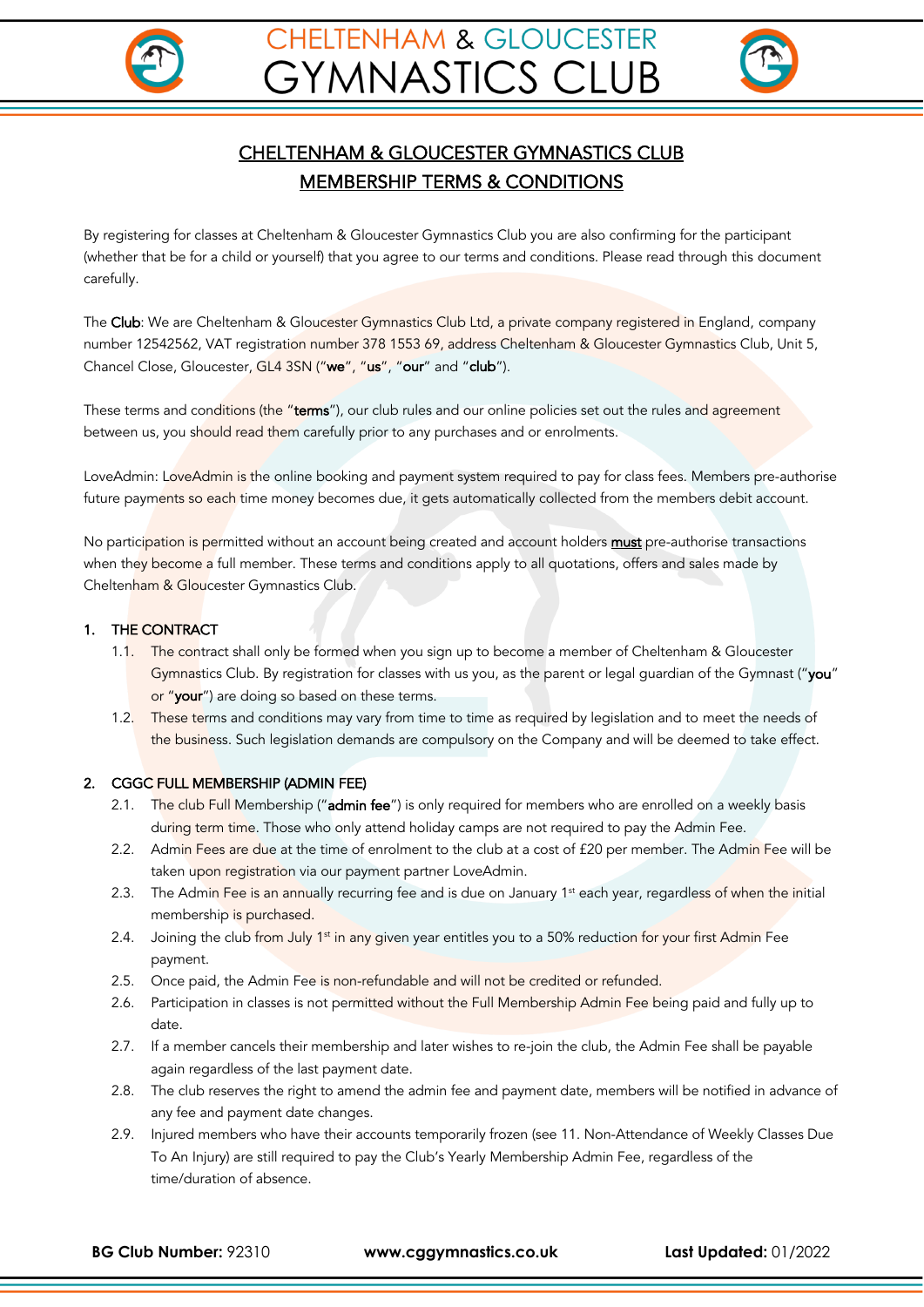



2.10. Memberships may not be transferred between individuals. Payment in full is required for each and every member of our club.

#### 3. BRITISH GYMNASTICS MEMBERSHIP

- 3.1. After a trial session, all members are required to hold valid a British Gymnastics Participants Membership. The tier of membership required will vary depending on the members age and participation level and members must ensure they are on the correct tier of membership. The member must ensure that their insurance is in place and can be applied for at https://www.british-gymnastics.org/renewal-options
- 3.2. The club shall not be responsible for obtaining a Member's insurance and shall not make applications on behalf of a member. Renewal of insurance must be completed by September each year, regardless of when initial insurance is purchased.
- 3.3. The cost of British Gymnastics' membership may vary in accordance with British Gymnastics' own policies, and the club shall not be held liable for any increases in the insurance fees.
- 3.4. Membership and participation in classes shall not be permitted without the required insurance being in place and evidence provided to the club.

# 4. CLASS FEES

- 4.1. When booking onto a class, members will be shown a list of classes relevant to their child's age and the appropriate monthly fee will be displayed.
- 4.2. Our fees are taken on a rolling monthly basis and you will remain in the programme until you tell us you no longer wish to be there. You **must** pre-authorise the Direct Debit agreement on your LoveAdmin account when you join as a full member, this allows us to collect fees when they are due. Cancelling pre-authorisation will cause payments to fail and may result in a late payment charge (see 10. Late Payment Penalty).
- 4.3. Classes run for 40 weeks of the year, in line with Gloucestershire school term dates. Fees are calculated on an annual basis and split evenly over 12 months. Payment is due every month regardless of how many classes occur in each month.
- 4.4. The first payment will be requested on the day you decide to join us and will be calculated pro-rata based on the number of classes remaining in that month. You will then pay the monthly fee on the 21<sup>st</sup> of each month ("payment date") on a rolling basis. Payments are requested in advance of the month's classes, for example, payment on the 21<sup>st</sup> of April covers the cost of classes in May. Members may log into their LoveAdmin parent account for notification of charges that shall be deducted. Should the Payment Date fall on a weekend or a bank holiday, payment shall be processed on the next business day.
- 4.5. If there are any outstanding charges, the club will re-attempt to collect payment through LoveAdmin without any further notice to you.
- 4.6. A member cannot attend class without the required payment being received by us in advance of the class.
- 4.7. Should fees not be paid on time, Late Payment Penalty charges will be applied to your account. Failure to pay fees may result in your child losing their place in the class and being placed on a waiting list.
- 4.8. Class fees are not able to be credited/transferred or refunded under any circumstances.
- 4.9. The club reserves the right to amend the fees and payment date, members will be notified in advance of any fee and payment date changes.
- 4.10. No refunds or credits will be given during forced government closure due to (but not limited to): Global Pandemics such as COVID 19. Where possible, the club will continue classes in an alternate manner (for example via video conferencing software i.e. Zoom). The club may allow for the transfer of fees taken, to be used against either holiday camps or open hours within a timeframe set whilst actively rolled into classes, at the discretion of the company.
- 4.11. Payment dates may vary if forced government closures occur, and notice of resuming classes are after the payment date.
- 4.12. Should any refunds be given at the discretion of the Club, our refund policy can take up to 30 days.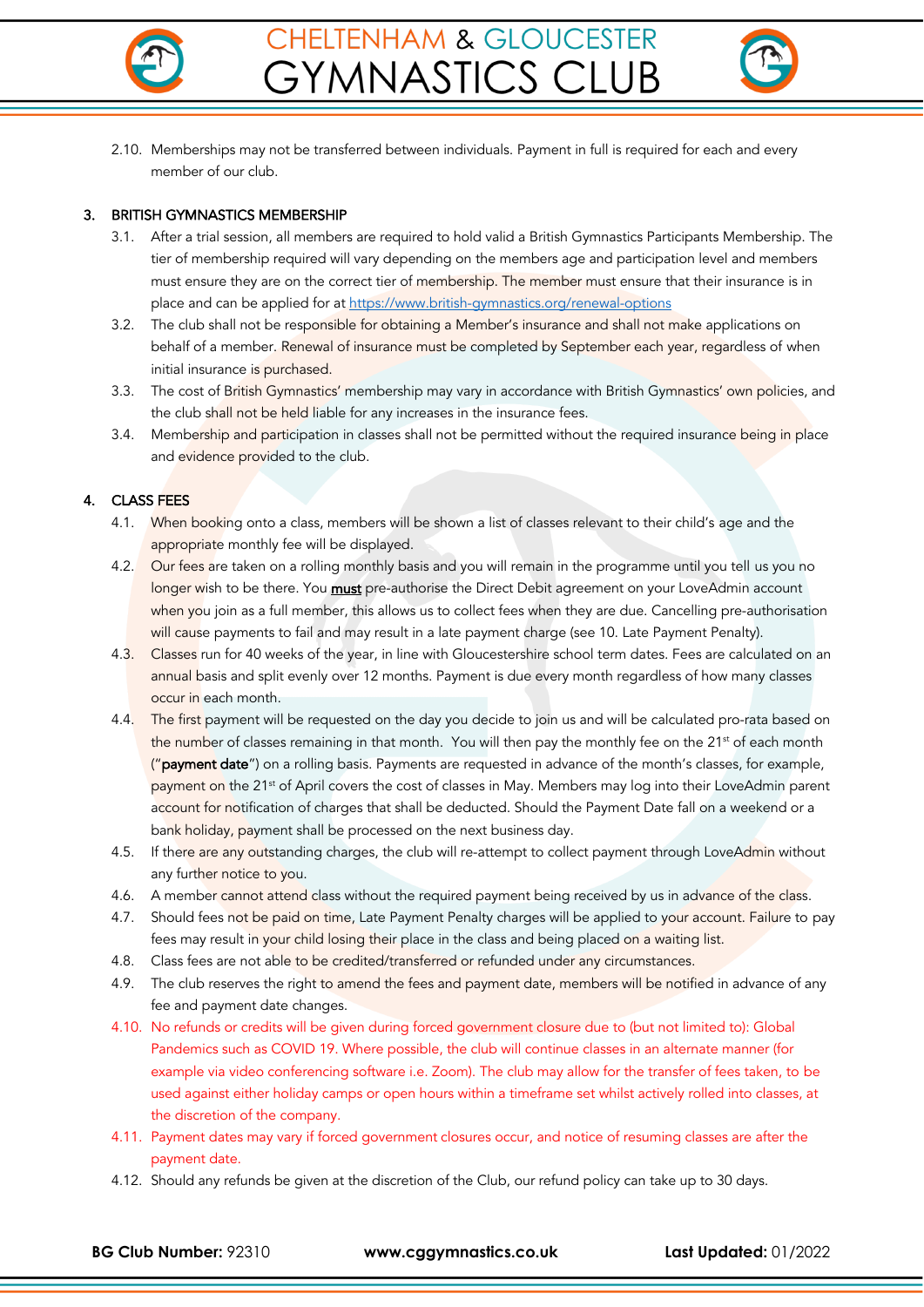



# 5. COMPETITION SQUADS

- 5.1. If a member is offered a place in one of our competition squads, they are expected to maintain the values of the club at all times, this includes but is not limited to the following:
	- 5.1.1. Competitive members agree that they will not compete on behalf or in association with any other gymnastics academy, club or school without express prior consent from the head coach.
	- 5.1.2. Competitive members are expected to attend all club and other invitational competitions set out by the head coach.
	- 5.1.3. Competitive members must honour the values of the club during all internal and external events.
	- 5.1.4. Competitive members must respect their teammates, coaches, competitors, judges and volunteers at all internal and external events.
	- 5.1.5. Competitive members must adhere to the code of conduct for gymnasts and act as role models to younger members of the club.
- 5.2. Squad members may be provided training/competition leotards by the Club. Any clothing provided is on a loan basis and must be returned to the club in good condition. Members may be charged for lost or damaged items beyond normal 'wear and tear'. Replacements may be provided at the discretion of the head coach. Parents may purchase additional leotards from the Club's LoveAdmin store.
- 5.3. All squad members are continually assessed and follow their own personal development plan. If a member is not progressing in line with their PDP, they may be asked to leave the competitive programme.
- 5.4. Failure to adhere to the above will result in disciplinary action and may lead to suspension or exclusion from the club.

# 6. CLASS DATES AND HOLIDAYS

- 6.1. The club's classes run for a total of 40 weeks throughout the year, in line with Gloucestershire's school term dates.
- 6.2. Inset days and bank holidays are considered part of the normal week and classes will continue as normal on those days.
- 6.3. If the club closes for holiday during term time, missed classes will be credited to the members account to be used within 90 days.
- 6.4. If a member wishes to take a holiday during term time, no credits or refunds will be given for missed classes.
- 6.5. The dates a member wishes to take as holiday must be communicated to us via email or telephone prior to the holiday taking place.

# 7. CLOTHING

- 7.1. Gymnasts in all classes (including, but not limited to, recreational, development squads and competition squads) must wear the club's uniform to train in. This is to identify our club members and minimise the risk of accident or injury due to inappropriate attire.
- 7.2. Uniform consists of the Club's leotard & scrunchie for girls, leotard & shorts for boys. This can be purchased from our LoveAdmin store and must be ordered within the first four weeks of classes.
- 7.3. For the first few weeks, or until your uniform arrives, and during any trial sessions, gymnasts must wear appropriate fitness clothing such as leotards, T-shirts, shorts, tracksuit bottoms or leggings. Jeans, zipped or buttoned clothing, skirts, dresses or loose-fitting items are not suitable to train in and jewellery must be removed. Hair must be tied up into a bun at all times (a lazy bun is acceptable).
- 7.4. Gymnasts are expected to work barefooted however may wear socks if required for medical reasons.
- 7.5. Members must also adhere to our code of dress policy which can be found on our website.

#### 8. TRIAL SESSION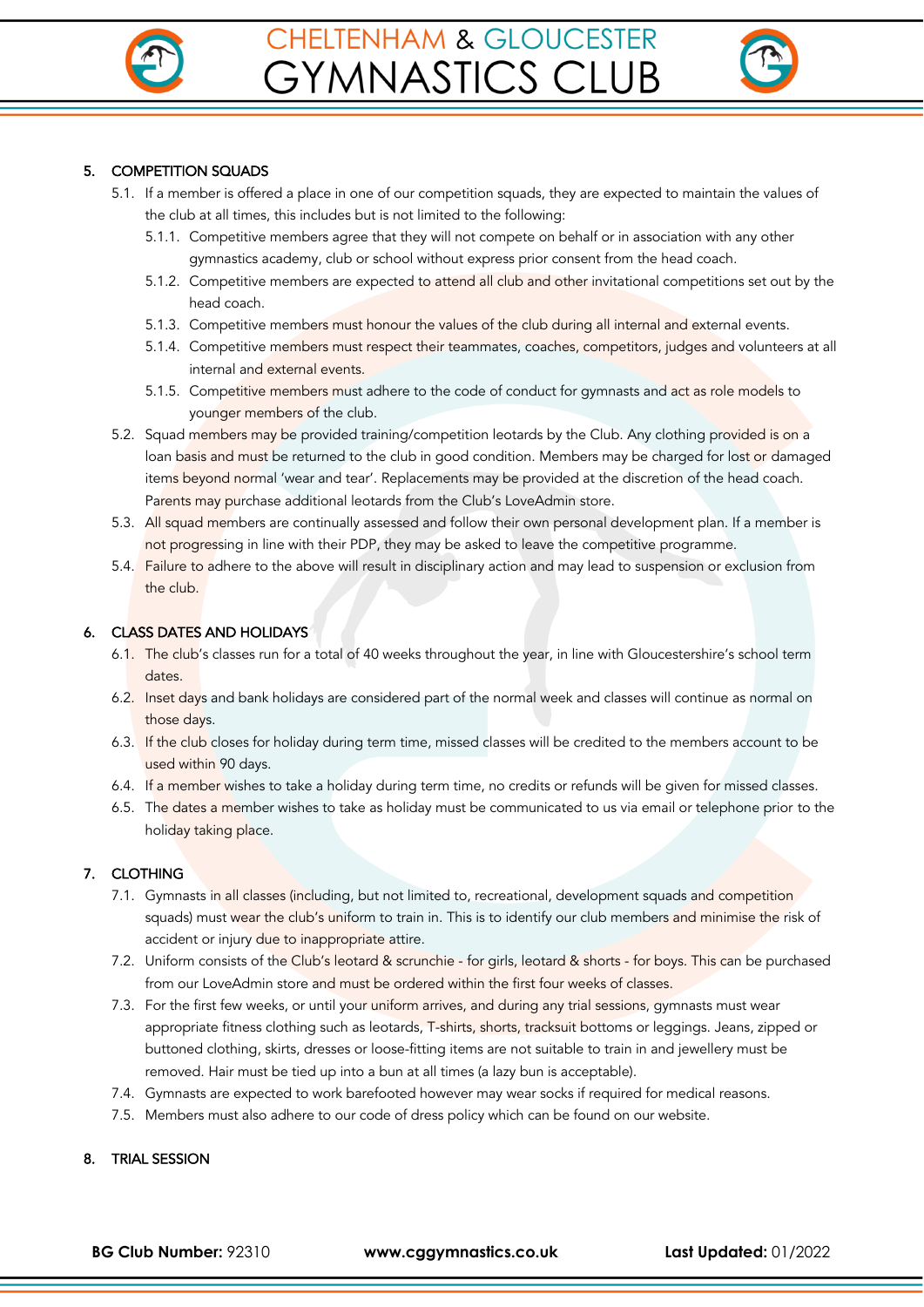



- 8.1. A prospective member may book only one trial session per discipline at the cost of £10. This is a one-time fee and needs to be paid at the time of booking.
- 8.2. Once paid, the trial session fee is non-refundable.
- 8.3. A prospective members place will be held for 24 hours after the trial session. If the member does not wish to sign up or hasn't contacted the club in that time, their place will be forfeited and offered to the next person on the waiting list.
- 8.4. A club membership is not required for a trial session, however, will need purchasing if the member wishes to enrol in the full membership.
- 8.5. A British Gymnastics membership is not required for a trial session, however, will need purchasing if the member wishes to enrol on a class.

# 9. CANCELLATION OF CLASSES

- 9.1. If you wish to cancel your class membership, you must inform reception by email at cggcgymnastics@gmail.com. Please do not give cancellation requests verbally either in person or via the telephone as we require all cancellation requests in writing.
- 9.2. If your cancellation request is received 14 or more days in advance of your next payment date, your direct payments will be cancelled, and the member can attend the remaining classes up until the end of the payment cycle. For example, if your next payment is due on the 21<sup>st</sup> of June and your cancellation request is received before or on the 7<sup>th</sup> June, you will not be charged on the 21<sup>st</sup> of June and the member can attend classes until the end of June.
- 9.3. If your cancellation request is received less than 14 days in advance of your payment date, you will still be charged for the next payment cycle. This will be the final payment on your account and the member can attend the remaining classes up until the end of the following payment cycle. For example, if your next payment is due on the 21<sup>st</sup> of June and your cancellation request is received after the 7<sup>th</sup> June, you will be charged on the 21<sup>st</sup> of June and the member can attend classes up until the end of July.
- 9.4. No refunds will be given once the monthly class membership payment is being processed and we will send you an email confirmation of your last class date.
- 9.5. Please note that on receiving cancellation notice, we will email you with any details of cancellation including any outstanding amounts to be paid. We will not process cancellation until all outstanding amounts are paid and, until all outstanding amounts are received, the contract shall continue in accordance with these terms, however, please note that attendance shall not be permitted following the leaving date.
- 9.6. Due to the nature of our monthly membership, please also note that a 2-month exclusion period occurs after you leave. Members wishing to return to classes will return to the waiting list and will be offered a space after one becomes available following this exclusion period.
- 9.7. If we need to cancel a class. The club reserves the absolute right to cancel classes, alter the times of classes, substitute services, teaching staff, or suspend a gymnast's training without prior notice. Under such circumstances an explanation will always be given – in writing, if requested – and we will endeavour to offer alternate classes which can include class fees becoming transferrable to use as credit for holiday camps. Please note that no refunds will be given at any time.

# 10. LATE PAYMENT PENALTY

- 10.1. If you have adequate funds in your account and pre-authorisation is set up correctly, fees will always transfer on time. Cancelling pre-authorisation leads to late payments and the following late payment penalty fees apply.
- 10.2. Fees which are more than 7 days late will result in a £10.00 late payment charge, however your space will remain secure for a further 7 days. Failure to pay within 14 days will result in your child's space being allocated to someone else on our waiting list. You will then join the waiting list and need to wait until a space becomes available.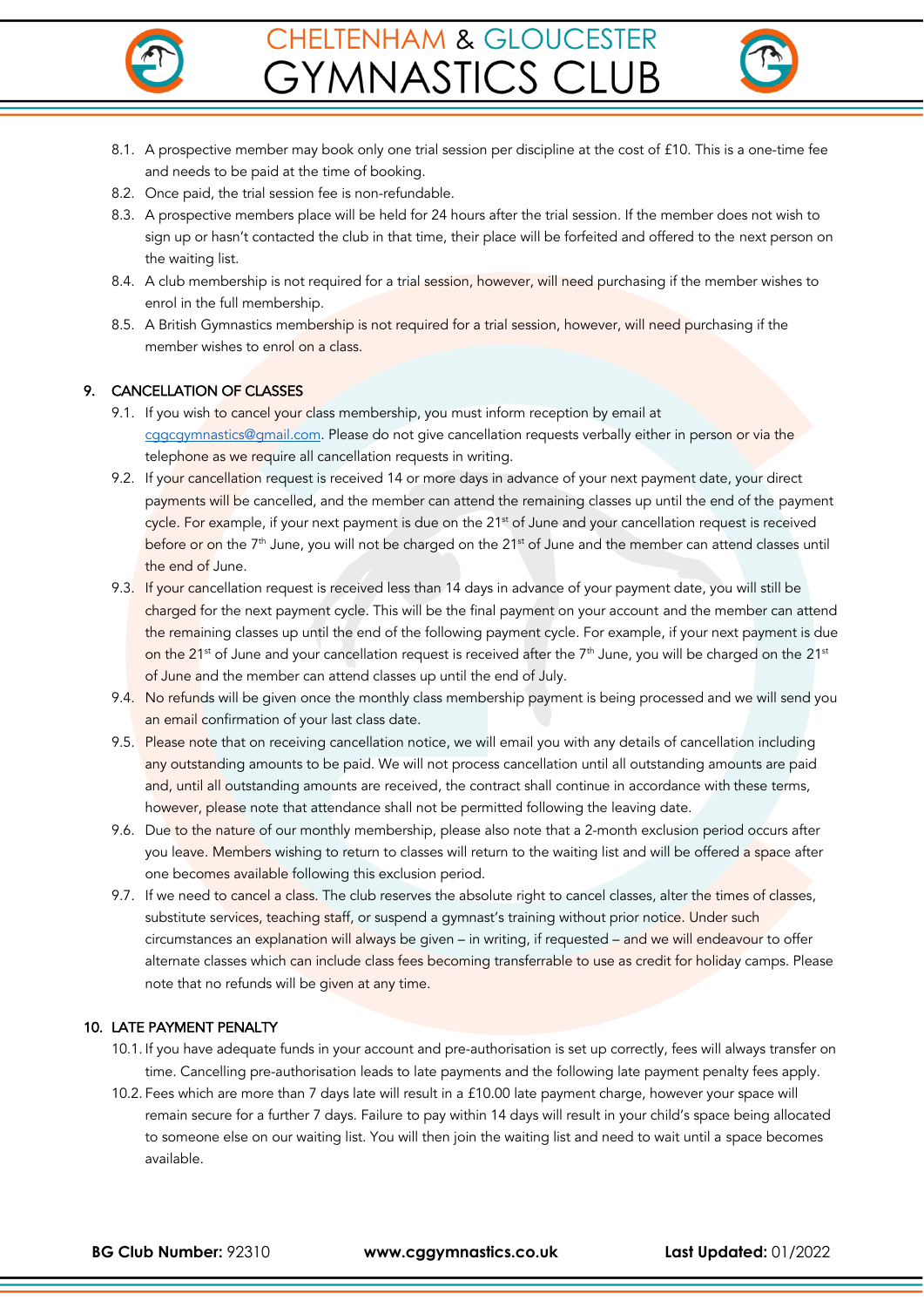



# 11. NON-ATTENDANCE OF WEEKLY CLASSES DUE TO AN INJURY

- 11.1. Should a member who is enrolled into weekly classes be unable to participate due to an injury, please follow the process below:
	- 11.1.1. Notify us straight away and provide us with written correspondence from a medical professional detailing the nature of the injury and expected recovery time.
	- 11.1.2. Payments will be reduced to £5.00/month for the duration of time, as advised, in writing, by the medical professional for a maximum of 3 months.
	- 11.1.3. Upon completion of the medically advised recovery time, the member will be allowed to resume classes. Before returning, you must notify us in writing of the member's intended date of return. A member may be able to return sooner than the expected recovery time providing a letter is obtained from a healthcare professional clearing the individual for gymnastics participation.
- 11.2. If a member returns part way through the monthly payment cycle, the first payment upon return shall be calculated pro-rata.
- 11.3. Where appropriate, the Head Coach may request a meeting with the returning gymnast to assess the recovery process and may offer reasonable adjustments to aid the long term recovery process.
- 11.4. Please note that section 11 is not applicable for holiday camps.

#### 12. HOLIDAY CAMPS

- 12.1. Once paid for, payments in respect of holiday camps shall not be credited or refunded.
- 12.2. If we receive 48 hours' notice requesting a change of date for a holiday camp, an alternate date may be offered at our sole discretion.

#### 13. GOODS THAT WE SELL

- 13.1. We sell third party goods online. We do not manufacture these goods and do not supply guarantees for these goods, but we do allow for returns subject to 13.2 below.
- 13.2. Returns: We will refund/exchange any item that you are not completely happy with when you return it to us in a saleable condition within 7 days of delivery of goods. In the interests of hygiene, we do not offer refunds/exchanges on leotards unless they are faulty.
- 13.3. Please note that any goods ordered by you which are personalised in any way or which cannot be resold due to hygiene reasons cannot be returned unless they are faulty and within 7 days of delivery of goods.

#### 14. OUR RESPONSIBILITIES AND LIMITS OF LIABILITY

- 14.1. Coaches: We aim for consistency with coaches at all our classes. However, due to unforeseen circumstances that are out of control, it is not always possible to guarantee this. Therefore, it is important that we highlight coaches can and will change from time to time.
- 14.2. Cancelled Classes: Should a class be cancelled through an event beyond our control, such as floods, strikes, a problem with the building, then we will endeavour to offer alternate classes which can include class fees becoming transferrable to use as credit for holiday camps. Please note, cancelled classes will not be refunded.
- 14.3. Discipline: Gymnastics is a sport that requires a high level of safety to be involved. In order to meet our safety guidelines, a certain level of verbal discipline will need to be used with members, to minimise injuries and accidents to the best we can. You acknowledge this and agree that we may coach members accordingly.
- 14.4. Physical Contact: Supporting and shaping a member is an essential part of coaching gymnastics, in that it helps the gymnast understand shapes, movement patterns and complex skills, but also reduces the risk of injury due to fall or error in performance. Therefore, some physical contact will need to be used with gymnasts, to enable good practice. Physical contact will be appropriate and in accordance with British Gymnastics supporting techniques. You acknowledge this and agree that we may coach members accordingly.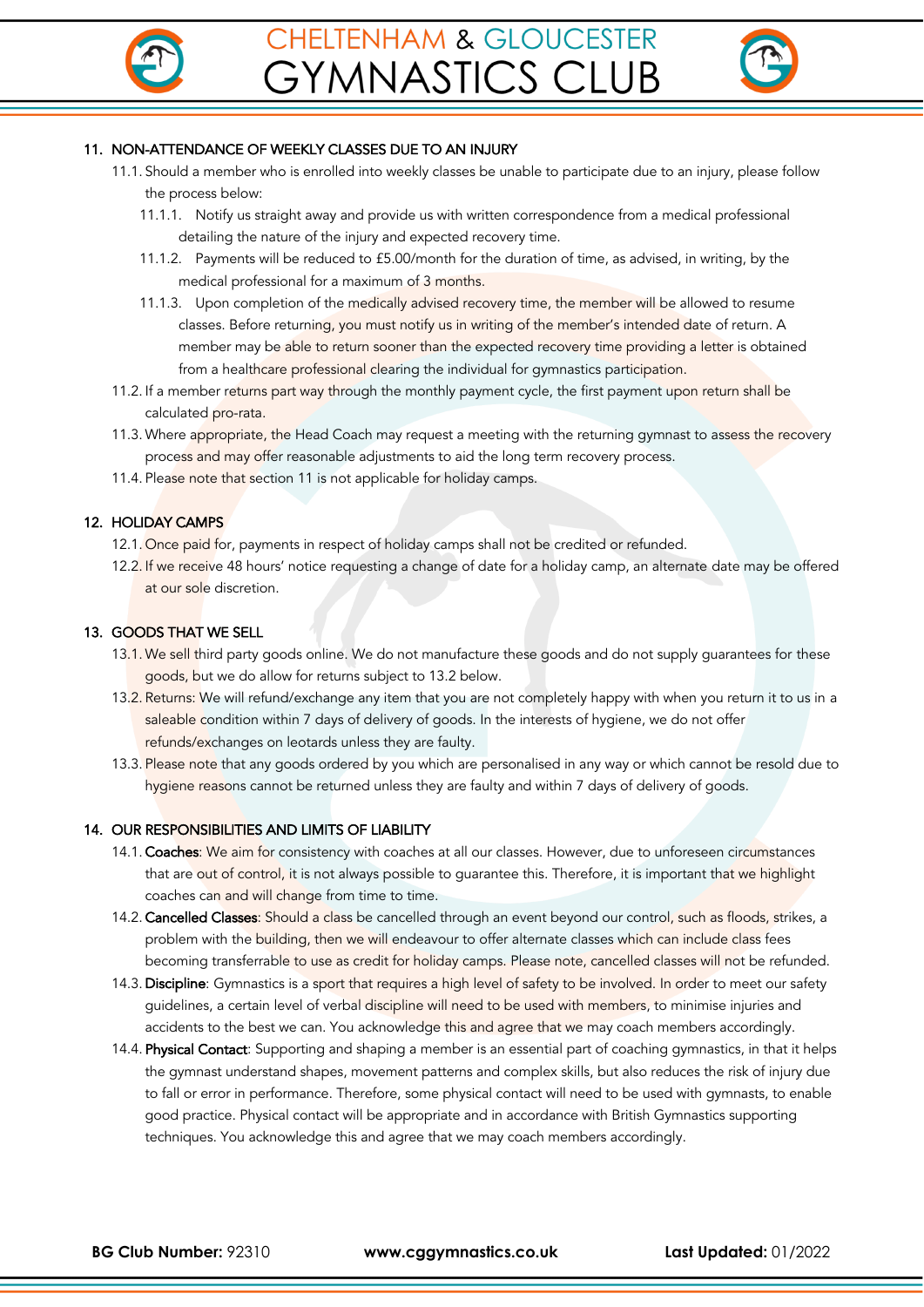



- 14.5. Personal Property: The club will not be held responsible for any lost, damaged or stolen items in the facility where gymnastics is taking place. It is advisable for items of clothing to be clearly marked with the child's name and for students not to bring any items of value such as watches & mobile phones with them.
- 14.6. Equality: We aim to offer quality classes to all, and acknowledge it is illegal to discriminate on any basis. Where possible, we try to cater for special needs within our regular classes.
- 14.7. Anti-Bullying: The club adopts a strict anti-bullying policy which can be found on our website. We will not allow any student, parent/guardian or coach to be seen to be abusing this.

# 15. COMPLAINTS

- 15.1. Our complaints procedure can be found on our website. All complaints need to be submitted to cggcgymnastics@gmail.com.
- 15.2. We will confirm receipt of your complaint and will then forward your email to the necessary department who will conduct a full investigation into the matter for you and respond within 2 weeks.

# 16. DATA PROTECTION

- 16.1. We are the data controllers and take our responsibilities towards you and your child's personal information very seriously, we only hold data that we need for the purposes of providing and improving our services.
- 16.2. How we will use your personal information. We will use the personal information you provide to us in accordance with our privacy policy and, in summary:
	- 16.2.1. To supply the services to you; and
	- 16.2.2. If you agreed to this during the order process, to give you information about similar services that we provide, but you may stop receiving this at any time by changing your preferences or contacting us.
- 16.3. We will only give your personal information to third parties where the law either requires or allows us to do so.
- 16.4. For further guidance, please see the clubs Privacy Policy and GDPR which can be found on our website.

#### 17. CONFIDENTIALITY

- 17.1. The Parent/Guardian agrees to keep the content of the clubs training programmes confidential and not to copy or use any aspect of the club's programme directly or indirectly. The Parent/Guardian agrees not to directly or indirectly manage, operate or assist in the organisation of any business which competes with the club while the gymnast is a member.
- 17.2. The club shall not at any time disclose to any person any of your confidential information concerning except as permitted by 17.3.
- 17.3. Each party may disclose the other party's confidential information:
	- 17.3.1. to its employees, officers, representatives or advisors who need to know such information for the purposes of exercising the party's rights or carrying out its obligations under or in connection with this agreement; and
	- 17.3.2. as may be required by law, a court of competent jurisdiction or any governmental or regulatory authority.
- 17.4. Neither you nor the club shall use any other party's confidential information for any purpose other than to exercise its rights and perform its obligations under or in connection with this agreement.

#### 18. FORCE MAJEURE

18.1. The club shall not be in breach of the contract nor liable for delay in performing, or failure to perform, any of its obligations under the contract if such delay or failure results from events, circumstances or causes beyond its reasonable control.

#### 19. TERMINATION